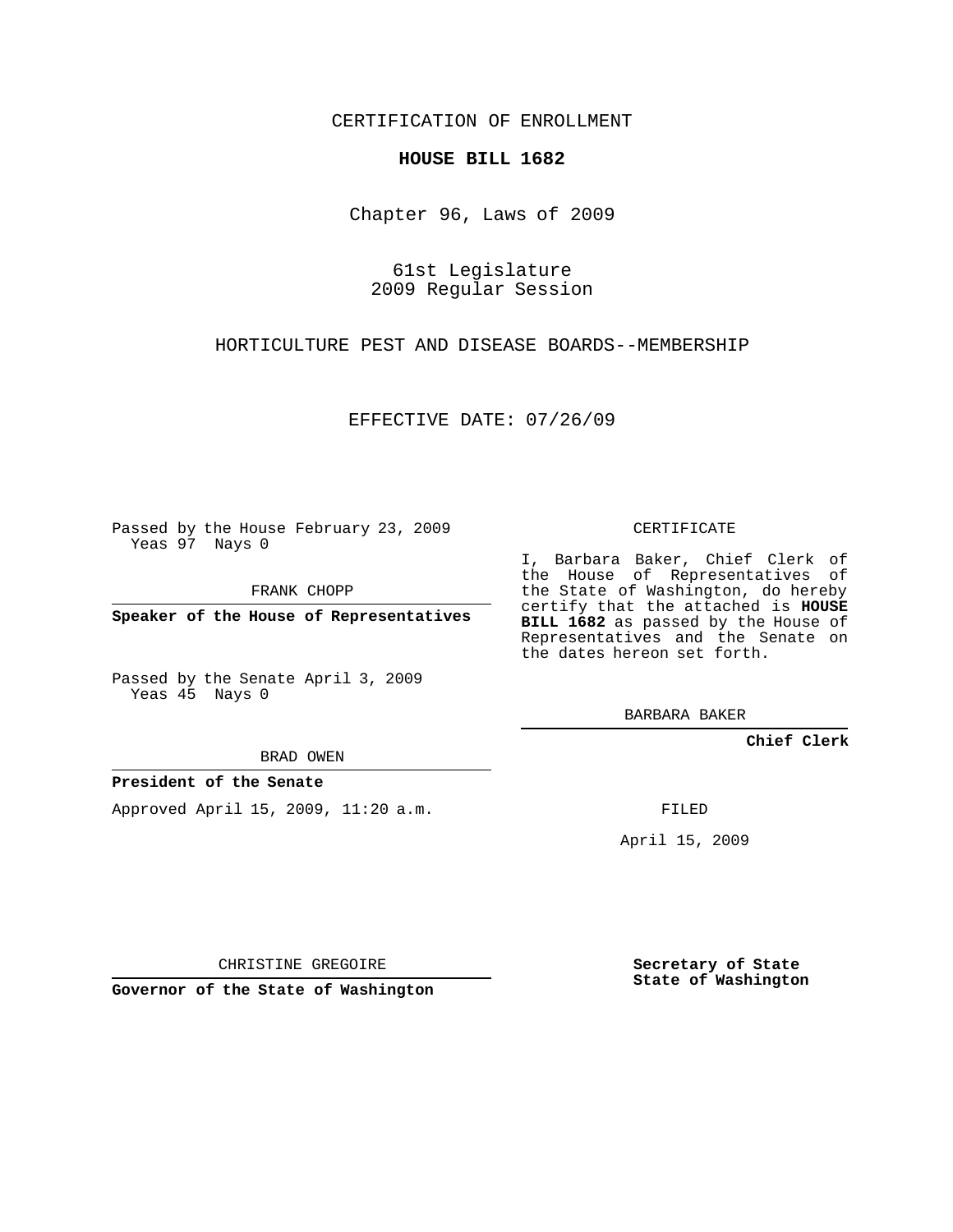## **HOUSE BILL 1682** \_\_\_\_\_\_\_\_\_\_\_\_\_\_\_\_\_\_\_\_\_\_\_\_\_\_\_\_\_\_\_\_\_\_\_\_\_\_\_\_\_\_\_\_\_

\_\_\_\_\_\_\_\_\_\_\_\_\_\_\_\_\_\_\_\_\_\_\_\_\_\_\_\_\_\_\_\_\_\_\_\_\_\_\_\_\_\_\_\_\_

Passed Legislature - 2009 Regular Session

**State of Washington 61st Legislature 2009 Regular Session**

**By** Representatives Newhouse, Kretz, Chandler, Upthegrove, Johnson, and Ross

Read first time 01/27/09. Referred to Committee on Agriculture & Natural Resources.

 1 AN ACT Relating to horticultural pest and disease boards; and 2 amending RCW 15.09.030.

3 BE IT ENACTED BY THE LEGISLATURE OF THE STATE OF WASHINGTON:

 4 **Sec. 1.** RCW 15.09.030 and 1988 c 254 s 7 are each amended to read 5 as follows:

 Each horticultural pest and disease board shall be comprised of five voting members, four of whom shall be appointed by the board of county commissioners and one of whom shall be appointed by the director. In addition, the chief county extension agent, or a county extension agent appointed by the chief agent, shall be a nonvoting member of the board.

 Of the four members appointed by the board of county commissioners, one of such members shall have at least a practical knowledge of horticultural pests and diseases, and the other members shall be residents of the county, shall own land within the county and shall be engaged in the primary and commercial production of a horticultural product or products. Such appointed members shall serve a term of two 18 years and shall serve without salary. If no such qualified candidate 19 resides in the county, a nonresident that owns property in the county